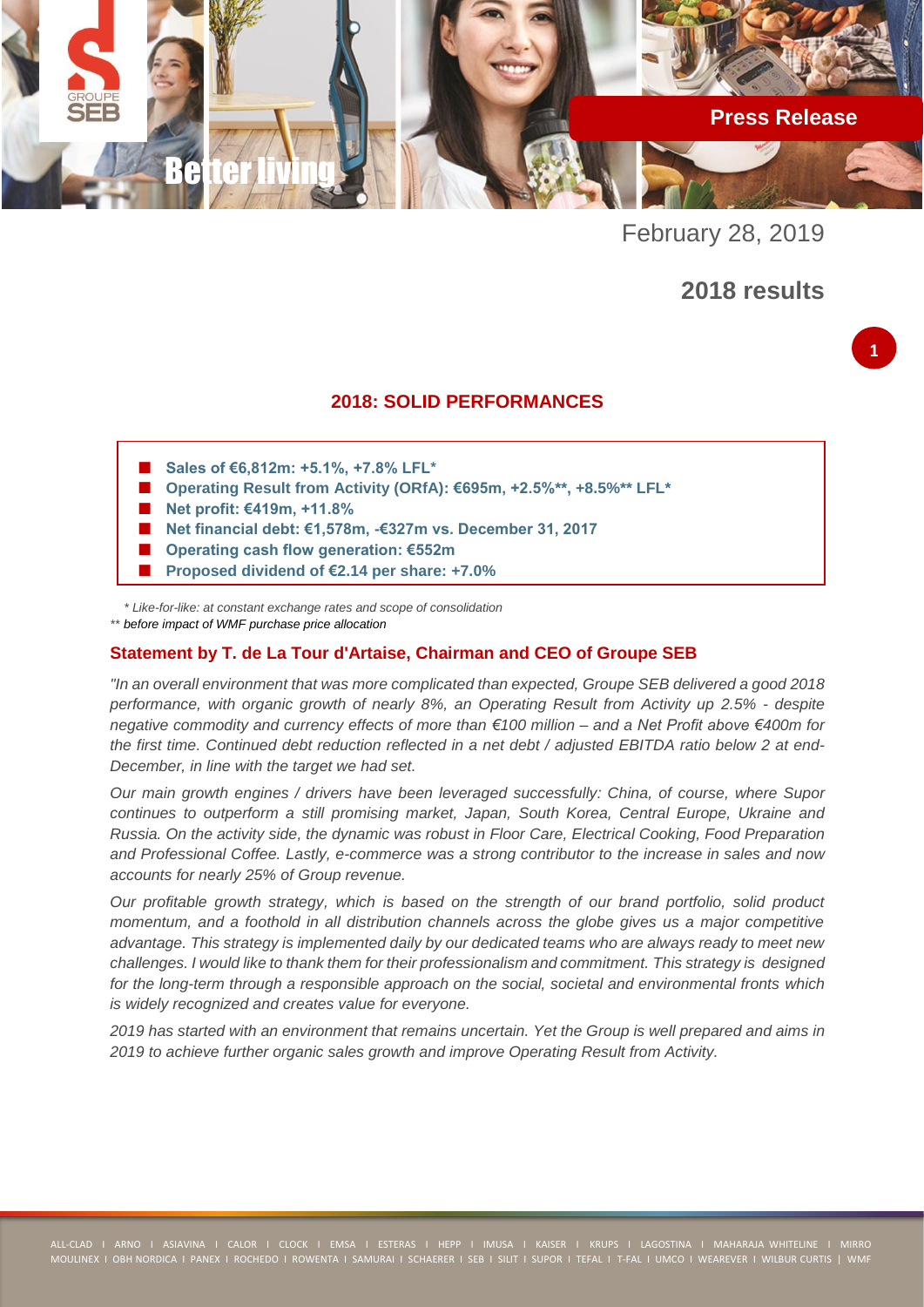

## **RESULTS**

| <b>Consolidated financial</b><br>results $(\epsilon m)$ | 2017  | 2018  | Change<br>2017/2018                 |
|---------------------------------------------------------|-------|-------|-------------------------------------|
| <b>Sales</b>                                            | 6,485 | 6,812 | $+5.1%$<br>+7.8% LFL                |
| <b>Operating Result from Activity</b><br>(ORfA)         | 661   | 695   | $+5.2%$                             |
| ORfA before one-off PPAs*                               | 678   | 695   | $+2.5%$<br>+8.5% LFL                |
| Operating profit                                        | 580   | 625   | $+8.0%$                             |
| Profit attributable to owners of<br>the parent          | 375   | 419   | $+11.8%$                            |
| Net debt at 12/31                                       | 1,905 | 1,578 | $-\epsilon$ 327m                    |
| Rounded figures in $\epsilon$ m                         |       |       | % calculated on non-rounded figures |

\*One-off PPAs: non-recurring impacts of WMF purchase price allocation.

## **SALES**

In an economic environment that grew more difficult over the course of the year, Groupe SEB continued to develop its business activity at a brisk pace in 2018. Sales rose **5.1%** to €6,812 million, notably including **organic growth of 7.8%** and a **currency effect of -3.2%**, stemming primarily from the depreciations of the Chinese yuan, Brazilian real, Turkish lira, Russian rouble and US dollar. Organic growth benefits from the Group's global footprint, the breadth of our product offering and reflects the good trends in business in most of our markets. It also comprises non-recurring items in Brazil (recognition of a tax receivable, transporter strike in the spring, slower-than-expected ramp-up in cookware at the Itatiaia site, bankruptcy of a customer) and France (impact of the yellow vests movement in the fourth quarter), which affected the geographical regions concerned but whose net impact on Group sales and Operating Result from Activity was immaterial.

### **OPERATING RESULT FROM ACTIVITY (ORfA)**

Operating Result from Activity (ORfA) came out at **€695 million in 2018, up 2.5% vs 2017** before the non-recurring impacts of the WMF purchase price allocation. At constant scope and exchange rates, **ORfA totaled €736m, up 8.5%**. The FY 2018 currency effect was **-€45 million**, compared with -€10 million in 2017. The most negatively impacting currencies were the Turkish lira, Russian rouble, Argentinian peso and Brazilian real. The positive trend in ORfA in 2018 should also be appreciated in the light of exceptionally demanding comparatives in 2017. In this respect, it stands as a solid performance.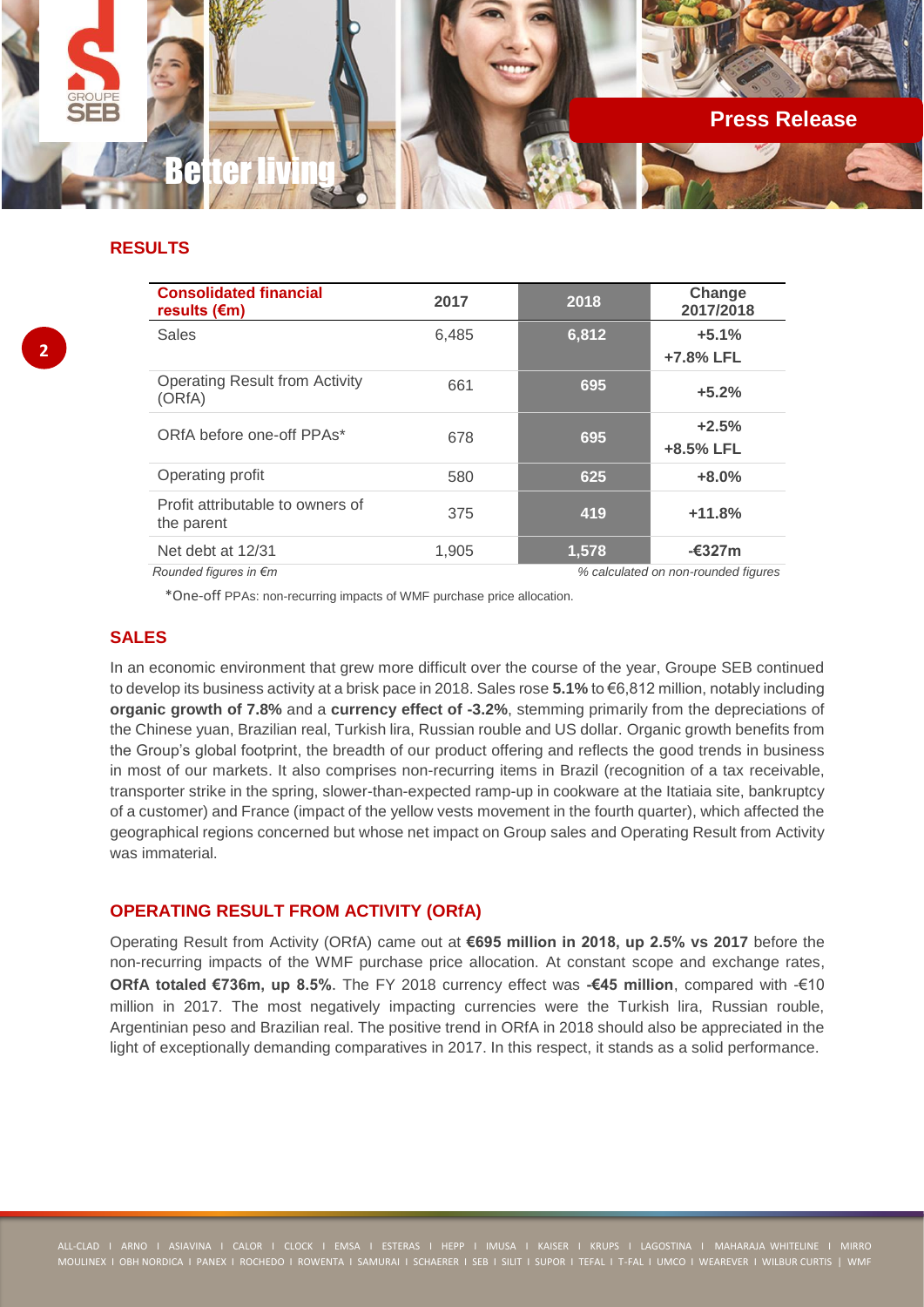

Organic growth of 8.5% in ORfA in 2018 can be broken down as follows:

• A volume effect of **+€85 million** relating to the favorable trend in business;

• A price-mix effect of **+€80 million**, made up of a continued move upmarket, price hikes (for example, in Turkey and Russia) and higher promotional activity;

• A **€48 million** increase in the cost of sales, largely owing to the rise in commodity prices (**-€57 million** vs. 2017);

• A **€24 million** increase in investments in growth drivers (innovation, operational marketing and advertising, the latter being now over 40% digital);

• Higher commercial and administrative costs, by **€35 million,** linked to both the Consumer business – especially directly operated stores - and the Professional Coffee businesses, the accelerated development of which calls for investments, mainly in the sales force.

### **OPERATING PROFIT AND NET PROFIT**

Groupe SEB reported operating profit of **€625 million** in 2018, versus €580 million in 2017. The total includes a discretionary and non-discretionary profit-sharing expense of €34 million, versus €38 million last year, as a result of lower performance in France. It also comprises other operating income and expense of -€36 million (-€44 million in 2017), including notably the end of the industrial and logistics reorganization plan in Brazil, costs linked to the integration of WMF and an additional goodwill depreciation for Maharaja Whiteline.

Net financial expense came out at **-€32 million** in 2018, versus -€72 million in 2017. This change reflects a decrease in the fair value of the optional part of the ORNAE bonds (bonds redeemable in cash and/or in existing shares) and the recognition of positive interest income on the tax receivable in Brazil.

Net profit attributable to the owners of the parent rose **11.8%** to **€419 million.** It includes a tax expense of €131 million, corresponding to an effective tax rate of 22.1% in 2018. As a reminder, the effective rate for 2017 (19.5%) benefitted from non-recurring effects stemming from tax reform in the United States and the restitution of the tax on dividends in France. Group net profit is net of non-controlling interests of €43 million (€34 million in 2017), the increase in which is linked to Supor's excellent performance in China.

### **BALANCE SHEET**

At December 31, 2018, equity totaled **€2,307 million,** up €343 million on end-2017.

At end-2018, net debt amounted to **€1,578 million**, versus €1,905 million a year earlier, decreasing by €327 million. The drop comes from a strong generation of operating cash flow, at **€552 million** for the year (€322 million in 2017). The working capital requirement, at €1,120 million, represented 16.4% of sales, benefiting from continued efforts to optimize various items and from higher mobilization of trade receivables.

The **Group's debt ratio** was **68%** at December 31, 2018 (97% at end-2017) and the **net debt/adjusted EBITDA ratio** was **1.9**, versus 2.4 at December 31, 2017.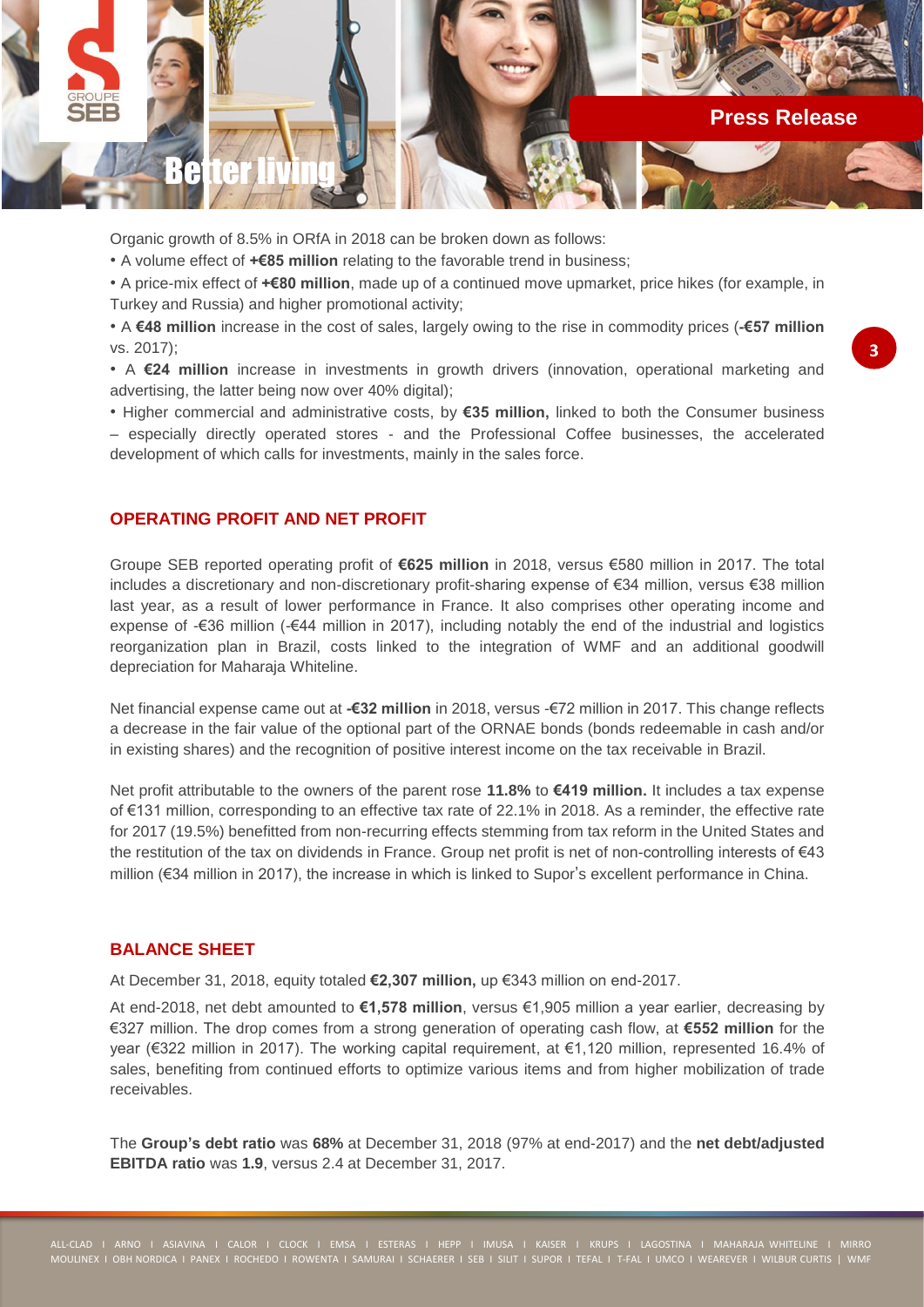

### **DIVIDEND**

Meeting on February 26, 2019, the Board of Directors proposed the distribution of a **dividend of €2.14 per share in respect of the 2018 financial year, up 7.0%.** The increase reflects both the good performances achieved in 2018 and the Board's confidence in the Group's continued development in 2019. For shareholders having held shares under the registered form for more than 2 years, the dividend will be increased by a loyalty bonus of 10%, taking the total dividend to **€2.35 per share** (for holdings below 0.5% of the capital).

The coupon detachment date is set for May 27 and the dividend will be paid on May 29, 2019.

### **OUTLOOK FOR 2019**

In a complicated environment, Groupe SEB posted solid performances in 2018.

2019 started in a still uncertain macro-economic environment. More specifically, the Group is expecting a continued penalizing impact of commodities and currencies, but to a lesser extent than in 2018.

Against this backdrop, Groupe SEB in 2019 aims to achieve further organic sales growth and improve Operating Result from Activity.

For the Consumer business, this organic growth is expected to be more balanced across Europe – particularly France –, Eurasia and China, which should remain with favorable momentum. In the Americas, our priority for the United States will be to maintain good profitability, in a still difficult market. In Brazil, we will capitalize on our regained competitiveness at Itatiaia in small electrical appliances. In Professional Coffee, the Group should continue its growth and benefit in the United States from the initial effects of the integration of Wilbur Curtis

2019 will also be marked by sustained capital expenditure in our manufacturing base. In China, the Group has initiated the expansion of its Shaoxing site to notably accommodate the production of large kitchen appliances (extractor hoods, cooking hobs) and its Yuhuan site for cookware. In Switzerland, in Zuchwill, the plant will be reorganized to optimize the management of Schaerer significant professional coffee machine contracts. In France, in linen care, the Pont-Evêque site will benefit from investment dedicated to plastic processing lines.

#### **POST-BALANCE SHEET EVENTS**

#### **Acquisition of US company, Wilbur Curtis**

On January 8th, 2019, the Group announced the acquisition of 100% of the business activities of Wilbur Curtis, the second largest American player in the professional filter coffee machine industry. The transaction, subject to customary regulatory clearances, was finalized in February 2019.

Founded in 1941, Wilbur Curtis manufactures and markets equipment for the preparation of hot and cold beverages, mainly filter coffee and cappuccino machines. Sustained investment and a continuous commitment to innovation have enabled Wilbur Curtis to offer many of the US market's best-in-class product offerings.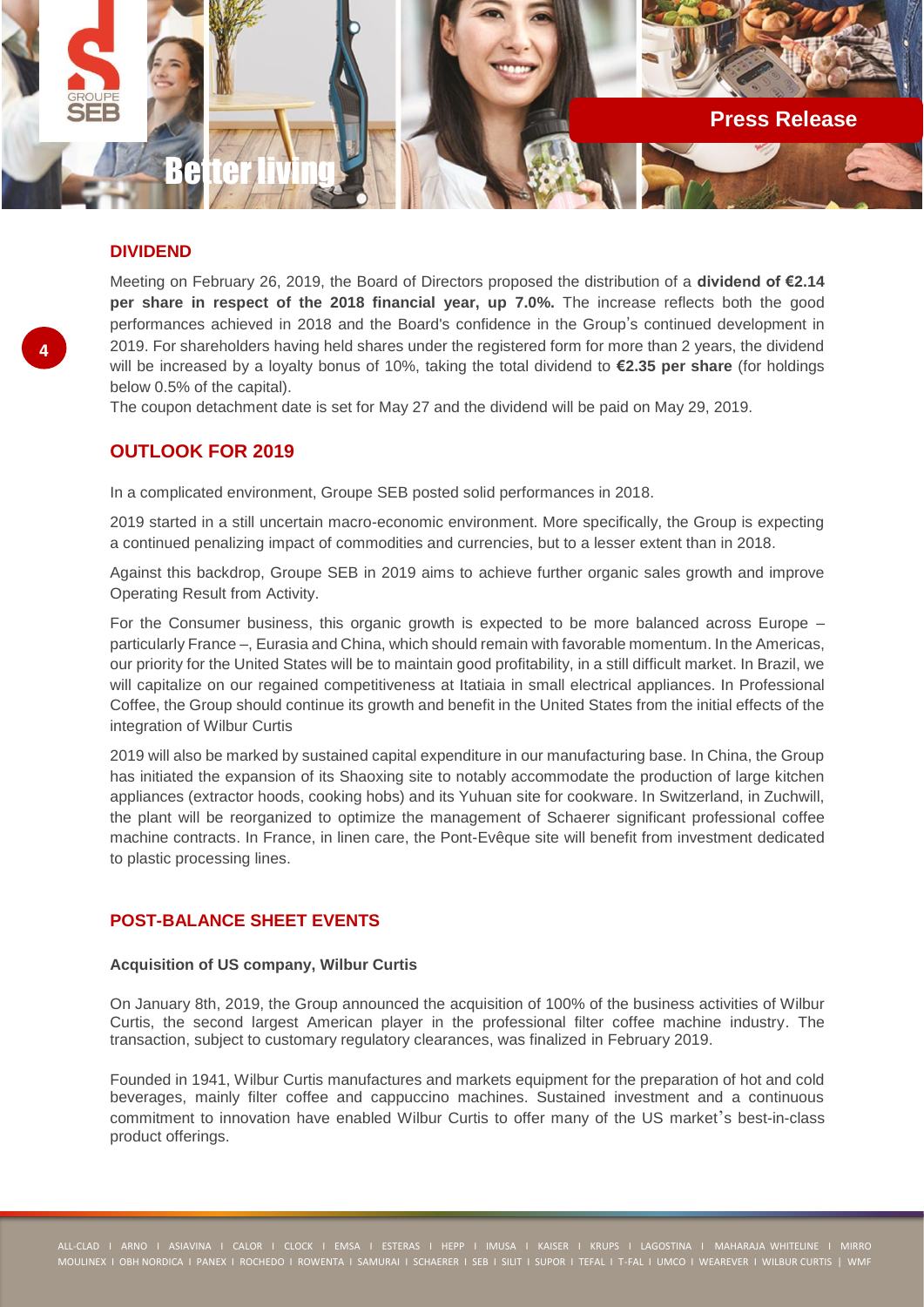

Wilbur Curtis sales have been increasing steadily, amounting to more than \$90 million, primarily in the US. Major customers include coffee roasters, specialty coffee retailers, convenience stores, fast-food chains, hotels and restaurants. Wilbur Curtis has built and maintains a long-term relationship with its customers, leveraging its professional sales force to ensure extensive national coverage. Its highperformance production facility located in Montebello, California, employs 300 people.

Already present in professional coffee with Schaerer and WMF full-automatic espresso coffee machines, Groupe SEB confirms its determination to continue expanding in this high-potential sector. Wilbur Curtis, a filter coffee specialist in the United States, brings the Group a very valuable strategic complement to its product offering and customer portfolio. The Group is targeting leadership status in professional coffee in the United States.

### **Family concert reaffirms its long-term support to SEB**

Family shareholders gathering over 260 people (3/4 of the capital held by the Founder Group), grouped with their entities, VENELLE INVESTISSEMENT and GENERACTION\*, signed a new shareholders' agreement replacing the various existing agreements, in order to strengthen their ties and the stability of SEB's capital.

This shareholders' agreement will be communicated to the French Financial Markets Authority (AMF) in charge of regulatory announcement.

Along with other family shareholders, the parties signing this agreement thereby continue their declared concert initiative, confirming their ambition to implement a shared sustainable management policy as regards SEB, for the purpose of ensuring continuity in their controlling position.

FEDERACTIVE and its members did not wish to sign this agreement and have stated they are leaving the concert.

As a result, the family concert holds 32.27% of the capital and 40.14 % of SEB's voting rights\*\*. The Founder Group, including FEDERACTIVE*,* holds 41.67% of the capital and 52.28% of the voting rights\*\*.

\* Association of family shareholders created in May 2017

\*\* Based on capital and theoretical voting rights at Extraordinary General Meeting at December 31, 2018

*Groupe SEB's consolidated and company financial statements at Monday, December 31, 2018 were approved by the Board of Directors on Tuesday, February 26, 2019.*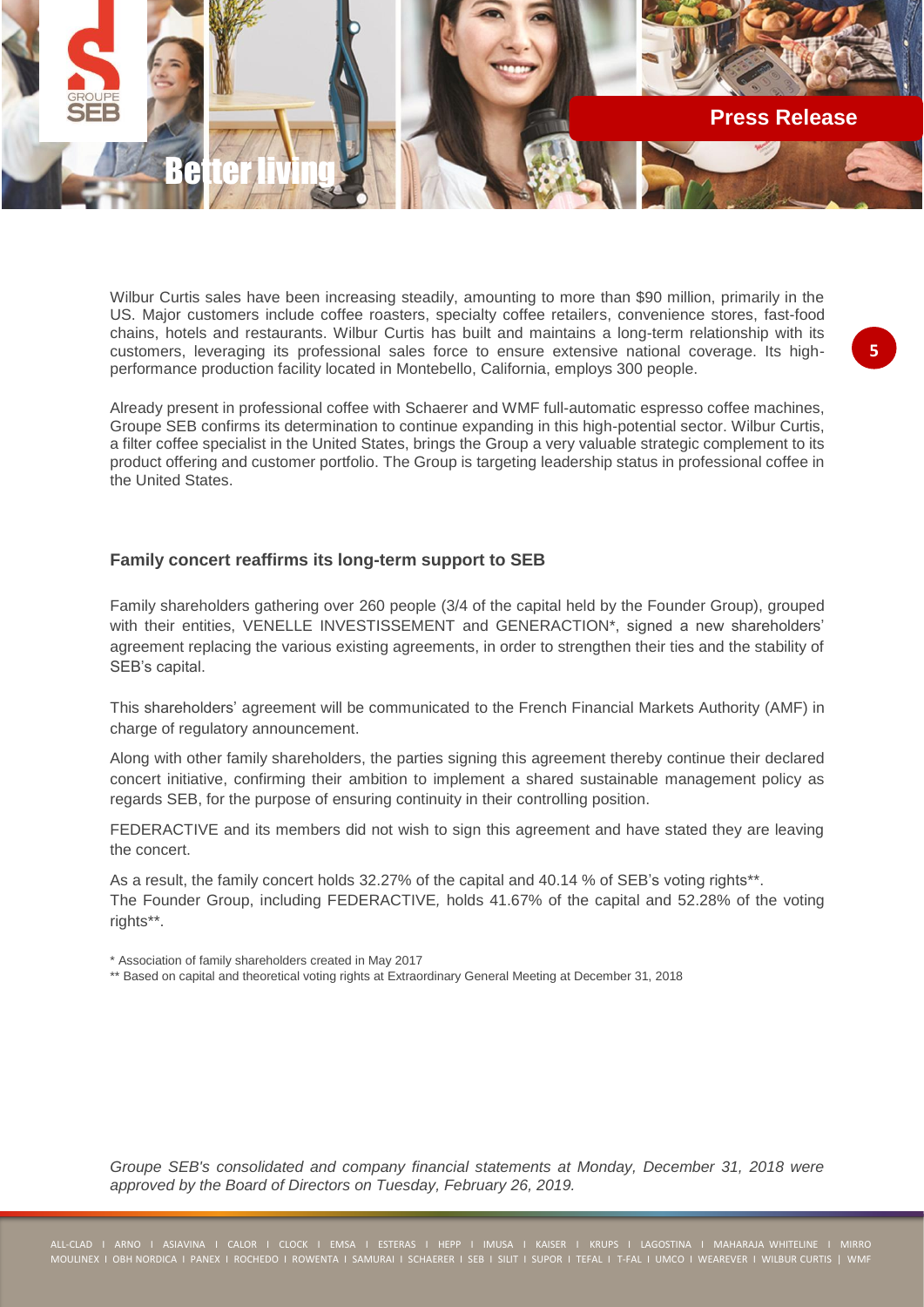

## **CONSOLIDATED INCOME STATEMENT**

| 12/31/2018 | 12/31/2017 | 12/31/2016 |
|------------|------------|------------|
| 6,812.2    | 6,484.6    | 4,999.7    |
| (6, 117.4) | (5,824.0)  | (4, 494.5) |
| 694.8      | 660.6      | 505.2      |
| (33.6)     | (37.6)     | (36.7)     |
| 661.2      | 623.1      | 468.5      |
| (35.6)     | (43.6)     | (42.2)     |
| 625.6      | 579.5      | 426.3      |
| (32.8)     | (34.9)     | (29.8)     |
| 0.9        | (36.7)     | (28.2)     |
|            |            |            |
| 593.7      | 507.9      | 368.3      |
| (131.2)    | (99.3)     | (77.7)     |
| 462.5      | 408.6      | 290.8      |
| (43.5)     | (33.6)     | (32.2)     |
| 419.0      | 375.0      | 258.6      |
|            |            |            |
| 8.44       | 7.56       | 5.20       |
| 8.38       | 7.50       | 5.15       |
|            |            |            |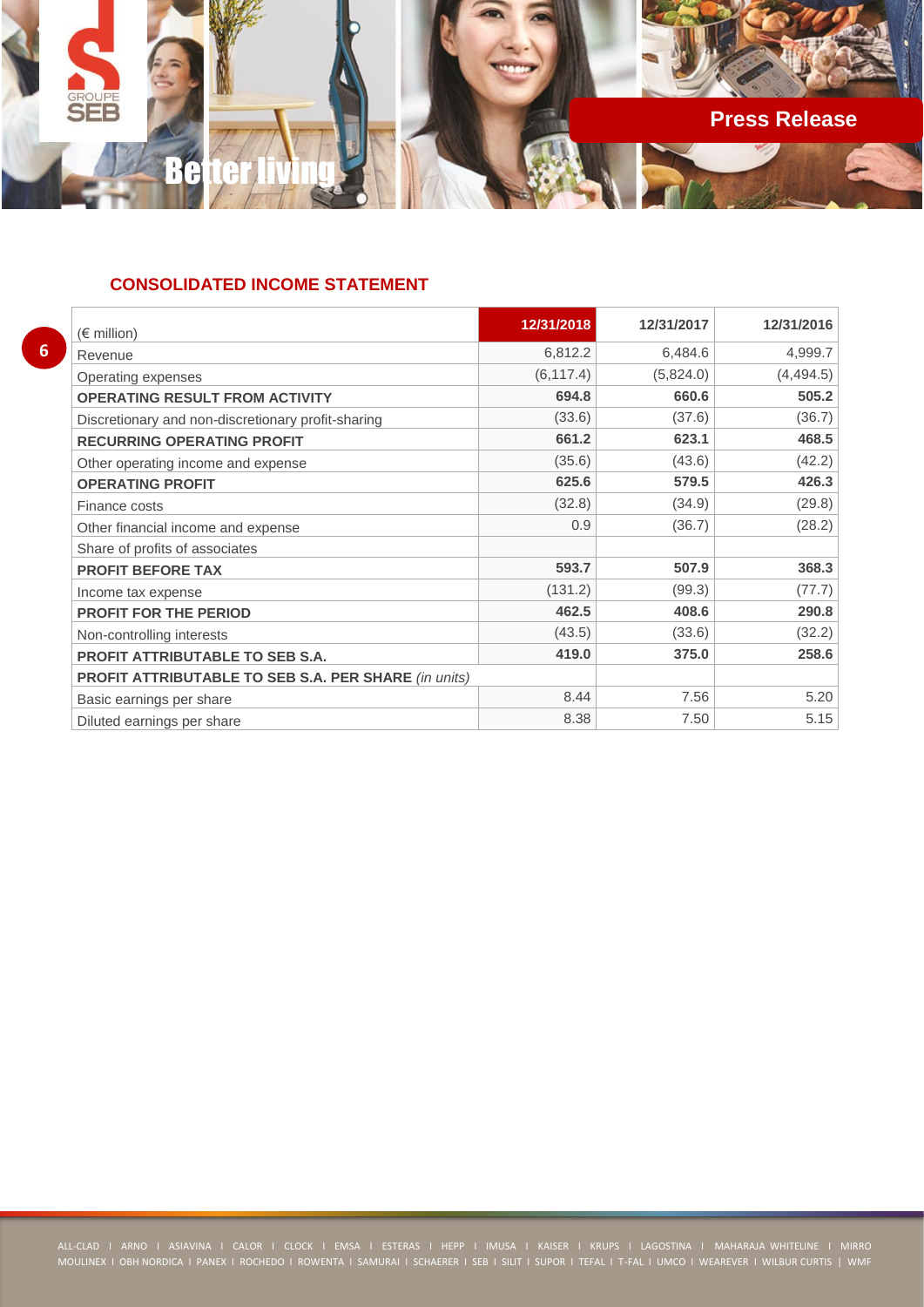

## **CONSOLIDATED BALANCE SHEET**

| ASSETS (in €m)                              | 12/31/2018 | 12/31/2017 | 12/31/2016(1)                                          |
|---------------------------------------------|------------|------------|--------------------------------------------------------|
| Goodwill                                    | 1,484.9    | 1,467.5    | 1,515.0                                                |
| Other intangible assets                     | 1,183.2    | 1,170.6    | 1,201.6                                                |
| Property, plant and equipment               | 839.5      | 820.5      | 836.8                                                  |
| Investments in associates                   |            |            | 11.1                                                   |
| Other investments                           | 51.0       | 33.8       | 18.0                                                   |
| Other non-current financial assets          | 16.9       | 15.4       | 13.3                                                   |
| Deferred taxes assets                       | 79.2       | 62.9       | 89.1                                                   |
| Other non-current assets                    | 57.1       | 10.6       | 13.3                                                   |
| Long-term derivative instruments            | 2.5        | 3.4        | 0.5                                                    |
| <b>NON-CURRENT ASSETS</b>                   | 3,714.3    | 3,584.7    | 3,698.7                                                |
| Inventories                                 | 1,180.5    | 1,112.1    | 1,067.0                                                |
| Trade receivables                           | 1,087.2    | 1,015.8    | 1,052.9                                                |
| Other receivables                           | 144.7      | 100.0      | 100.6                                                  |
| <b>Current tax assets</b>                   | 36.3       | 73.5       | 59.6                                                   |
| Short-term derivative instruments           | 40.1       | 45.6       | 50.6                                                   |
| Other short term investments                | 260.7      | 216.8      | 204.6                                                  |
| Cash and cash equivalents                   | 612,7      | 538.6      | 414.5                                                  |
| <b>CURRENT ASSETS</b>                       | 3,362.2    | 3,102.5    | 2,949.8                                                |
| <b>TOTAL ASSETS</b>                         | 7,076.5    | 6,687.2    | 6,648.5                                                |
| <b>LIABILITIES</b> (in $\notin$ m)          | 12/31/2018 | 12/31/2017 | 12/31/2016(1)                                          |
| Share capital                               | 50.2       | 50.2       | 50.2                                                   |
| Reserves and retained earnings              | 2,130.2    | 1,806.6    | 1,677.6                                                |
| <b>Treasury stock</b>                       | (82.4)     | (67.3)     | (56.8)                                                 |
| Equity attributable to owners of the parent | 2,098.0    | 1,789.5    | 1,671.0                                                |
| Non-controlling interests                   | 208.6      | 174.8      | 165.2                                                  |
| <b>EQUITY</b>                               | 2,306.6    | 1,964.3    | 1,836.2                                                |
| Deferred taxes                              |            |            |                                                        |
| Long-term provisions                        | 235.8      | 216.7      | 272.5                                                  |
|                                             | 334.1      | 354.0      | 384.1                                                  |
| Long-term borrowings                        | 1,857.9    | 2,067.3    |                                                        |
| Other non-current liabilities               | 45.8       | 47.3       |                                                        |
| Long-term derivative instruments            | 7.9        | 20.7       |                                                        |
| <b>NON-CURRENT LIABILITIES</b>              | 2,481.5    | 2,706.0    |                                                        |
| Short-term provisions                       | 73.9       | 90.0       | 112.5                                                  |
| Trade payables                              | 1,029.9    | 905.8      |                                                        |
| Other current liabilities                   | 519.3      | 351.7      | 380.0                                                  |
| <b>Current tax liabilities</b>              | 52.6       | 51.7       | 42.3                                                   |
| Short-term derivative instruments           | 25.7       | 39.5       | 23.0                                                   |
| Short-term borrowings (Note 12)             | 587.0      | 578.2      | 1,072.7                                                |
| <b>CURRENT LIABILITIES</b>                  | 2,288.4    | 2,016.9    | 1,553.6<br>45.7<br>10.5<br>2,266.4<br>915.4<br>2,545.9 |

(1) After the finalization of entries relative to the WMF purchase price allocation.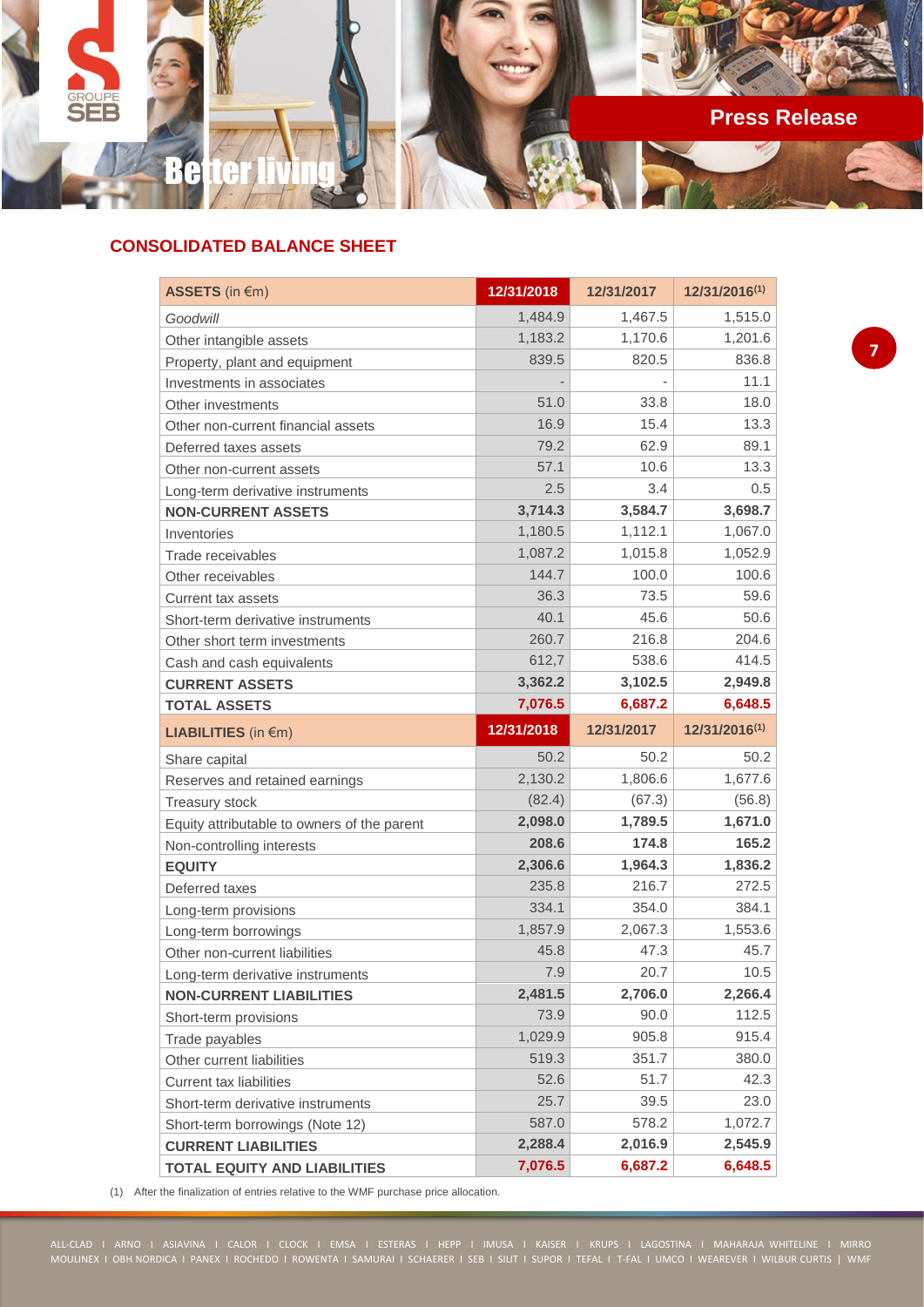



#### *On a like-for-like basis (LFL) – Organic*

The amounts and growth rates at constant exchange rates and consolidation scope in a given year compared with the previous year are calculated:

- using the average exchange rates of the previous year for the period in consideration (year, half-year, quarter);
- on the basis of the scope of consolidation of the previous year.
- This calculation is made primarily for sales and Operating Result from Activity.

#### *Operating Result from Activity (ORfA)*

Operating Result from Activity (ORfA) is Groupe SEB's main performance indicator. It corresponds to sales minus operating costs, i.e. the cost of sales, innovation expenditure (R&D, strategic marketing and design), advertising, operational marketing as well as commercial and administrative costs. ORfA does not include discretionary and nondiscretionary profit-sharing or other non-recurring operating income and expense.

#### *Adjusted EBITDA*

Adjusted EBITDA is equal to Operating Result from Activity minus discretionary and non-discretionary profit-sharing, to which are added operating depreciation and amortization.

#### *Net debt – Net indebtedness*

This term refers to all recurring and non-recurring financial debt minus cash and cash equivalents as well as derivative instruments linked to Group financing having a maturity of under one year and easily disposed of. Net debt may also include short-term investments with no risk of a substantial change in value but with maturities of over three months.

#### *Operating cash flow*

Operating cash flow corresponds to the "net cash from operating activities / net cash used by operating activities" item in the consolidated cash flow table, restated from non-recurring transactions with an impact on the Group's net debt (for example, cash outflows related to restructuring) and after taking account of recurring investments (CAPEX).

*This press release may contain certain forward-looking statements regarding Groupe SEB's activity, results and financial situation. These forecasts are based on assumptions which seem reasonable at this stage, but which depend on external factors including trends in commodity prices, exchange rates, the economic environment, demand in the Group's large markets and the impact of new product launches by competitors.*

*As a result of these uncertainties, Groupe SEB cannot be held liable for potential variance on its current forecasts, which result from unexpected events or unforeseeable developments.*

*The factors which could considerably influence Groupe SEB's economic and financial result are presented in the Annual Financial Report and Registration Document filed with the* Autorité des Marchés Financiers*, the French financial markets authority.*